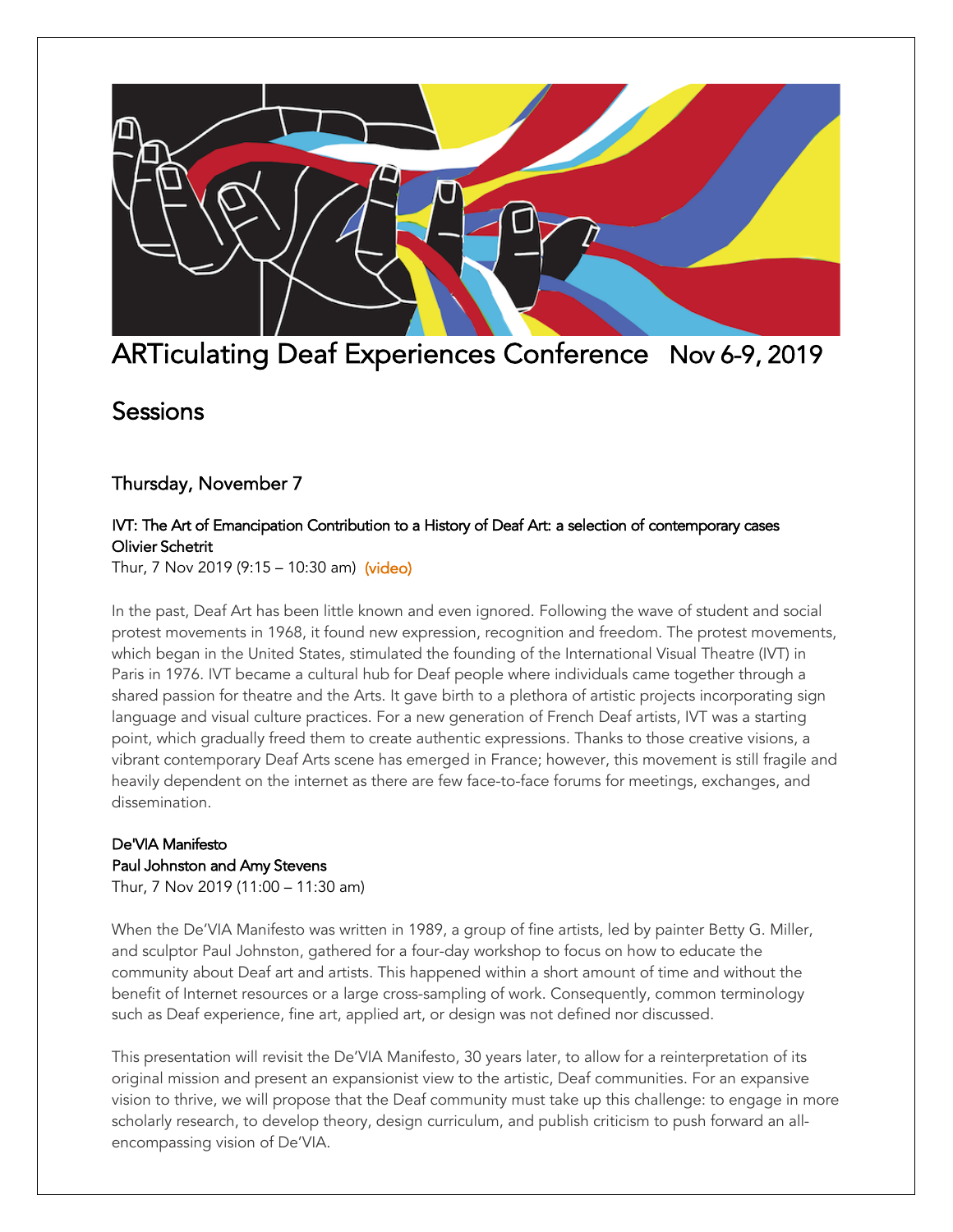#### On Deaf (Creative) Writing: Past, Present, and Future Kristen Harmon

Thur, 7 Nov 2019 (11:30 – 12:00 pm) [\(video\)](https://www.youtube.com/embed/XEygsBAep9k?start=0&%3Bcc_lang_pref=en&%3Bcc_load_policy=1)

This presentation builds on my previous and ongoing research into how past and present Deaf authors (especially Deaf of Deaf) are writing creatively, using English to convey Deaf lives and languages. I will review some of the strategies previous Deaf creative writers (using Deaf family newspapers and the Buff and Blue) showed in writing Deaf lives and then will move into the present, where contemporary Deaf authors are finding ways to convey the fullness of Deaf lives and ASL/sign language on the printed page, using a variety of strategies from full gloss to full translation to a range of strategies in the middle. This presentation will discuss some of the challenges, limits, and opportunities that writing creatively in English provides for Deaf authors who sign.

#### Nordic Deaf Theatre Co. Panel Mira Zuckermann, Marita S. Barber, Mindy Drapsa Thur, 7 Nov 2019 (12:45 -1:25 pm) [\(video\)](https://www.youtube.com/embed/vQac1J2ZomM?cc_lang_pref=en&%3Bcc_load_policy=1)

How has the process of Nordic co-production in past looked alike and how will it look alike in the future? The panel will highlight Nordic cooperation in sign language theatre, and how we adjust sign language on stage to reach an international audience to bringing an International Sign Dramaturgy to life.

The panel will also highlight the work in the field of Deaf theatre and projects with challenges and possibilities due to different organizational structure and opportunities, translational process, capacity. We learn from each other, grow and understand what specificities are for Deaf performing arts through cooperation.

Tyst Teater - Riksteatern's Tyst Teater is a pioneer in the production of groundbreaking dramatic art in Swedish Sign Language. Ever since the start in 1970, we have offered a unique selection of dramatic arts, seminars and meetings. Tyst Teater has been part of Riksteatern since 1977.

Teater Manu - Teater Manu is a leading theatre in Europe and the only professional sign language theatre in Norway. The government grants are 2,5 million US dollars per year, for creating a touring, high-quality, sign language theatre.

Teatteri Totti - Teatteri Totti is a non-profit organisation and is the only professional sign language theatre of its kind in Finland. Ministry of Education and Culture has financially supported Teatteri Totti's operation since 2006 under the cooperation of Finnish Association of the Deaf, and became an independent theatre in 2015.

## Documenting Deaf NYC Stories Brian H. Greenwald and Brianna DiGiovanni

Thur, 7 Nov 2019 (1:30 – 2:50 pm)

This presentation will focus on collecting and documenting Deaf NYC stories. This multiyear project aims to document diverse yet interconnected current and long-time former NYC residents. We have sought to gain an understanding of 19th and 20th century urban deaf community life. As we have worked to document the experiences of Deaf New Yorkers across race, generational, and borough boundaries, we hope to gain an understanding of this community. This presentation explores the different ways of gathering information through narrative (interviews) history, primary source material, and mapping deaf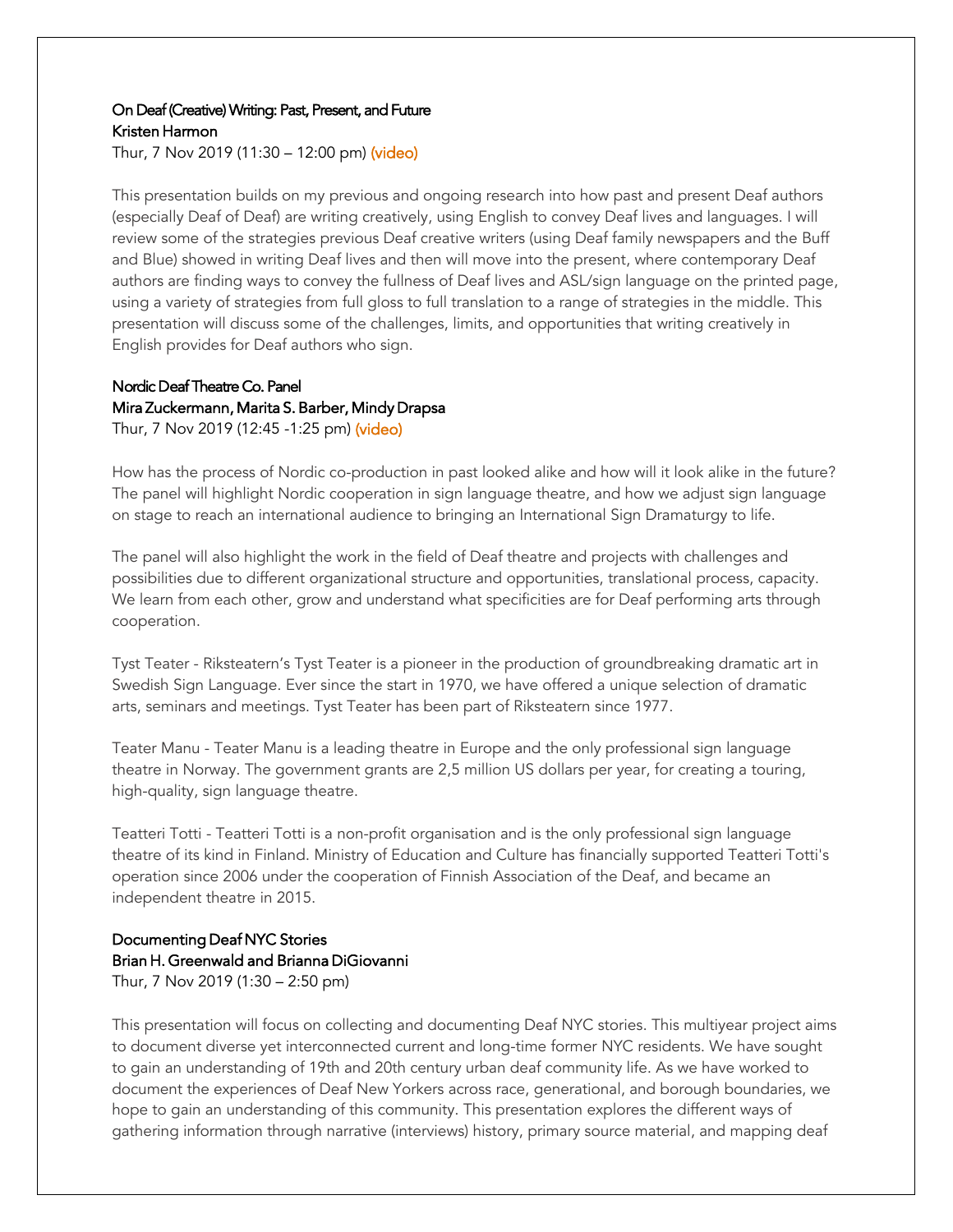spaces in New York City. These approaches help us learn more about the largest urban deaf community in the United States during the mid-20th century.

#### Golden Years for Deaf Lesbians? An Exploration of Deaf Lesbian Options in Life's Last Chapter Bridget Klein

Thur, 7 Nov 2019 (1:30 – 2:50 pm)

Deaf lesbians and gay men over 60 have paved the path for us to be out today. For most of their lives, they have experienced stigma, marginalization and a strict adherence to so-called normalcy. These struggles have been revealed with the help of several theories including: CRIP theory, stigma theory and intersectionality identity theory. Gleaned from life story interviews, Deaf woman share their experiences with stigma, passing, and resistance. Given that they have paved the path for youth LGBTQA like us, how do we honor the last chapter of their lives?

#### Yours Most Sincerely: A Study of the Friendship of a Nineteenth-Century Deaf-Mute Artist and Prominent Political Couple Corinna Hill

Thur, 7 Nov 2019 (1:30 – 2:50 pm) [\(video\)](https://www.youtube.com/embed/18w3I6h5ZBs?start=0&%3Bcc_lang_pref=en&%3Bcc_load_policy=1)

How did deaf and hearing people communicate with each other in the nineteenth century? How did deaf people befriend hearing people? Was there a sense of egalitarianism within those cross-cultural friendships? The relationship between John Carlin and the family of William Henry Seward helps us analyze those questions and this presentation will discuss the physical artifacts of their relationship. Their letters and a hand written conversation from 1842 expand and challenge our perception of how hearing people befriended and interacted with deaf people in the nineteenth century.

#### Two Nations, Sign Languages and Sexes but One Shared Identity: Signed Poetry on Intersectionality of Deaf Queer African

#### Rezenet Moges Riedel

Thur, 7 Nov 2019 (3:45 – 4:15 pm) [\(video\)](https://www.youtube.com/embed/Ko3LzvmM7rw?cc_lang_pref=en&%3Bcc_load_policy=1)

This talk will cover a phenomenology of an unplanned signed poetic collaboration of three bodies who are all identified as Black Deaf Queer Africans. Two South Africans and an Eritrean-American gathered up during a class with a topic covering "Deaf Lesbians and Gay Men" at an university in Johannesburg, South Africa. The actors were not prepared but formed a "renga," which is a collaborative poem created with multiple poets. The renga was led by the local Deaf gay poet/archivist, John Meletse whose poem "Rainbow" (Morgan & Meletse, 2017) with a Queer theme. This performance is a cripping practice, a process of reclaiming their intersectionality with disabled and queer bodies (Moges, 2017). Our poem is titled as "TROUSER 2, DRESS 1" perpetuating gender issues between masculinity and femininity. Finally, this talk will explore the negotiations of multiple cultural values and the impacts of signed literature by increasing Deaf Queer scholarship.

### Contribution of Black Deaf Performing Arts Fred Beam

Thur, 7 Nov 2019 (4:15 – 4:45 pm) [\(video\)](https://youtu.be/LOvOE-8Pdzg)

This presentation will include the history of black deaf performing arts, black deaf performing artists and their accomplishments in theater. Also, presented will be a list of "Firsts" in the field of Black Deaf Performing Arts.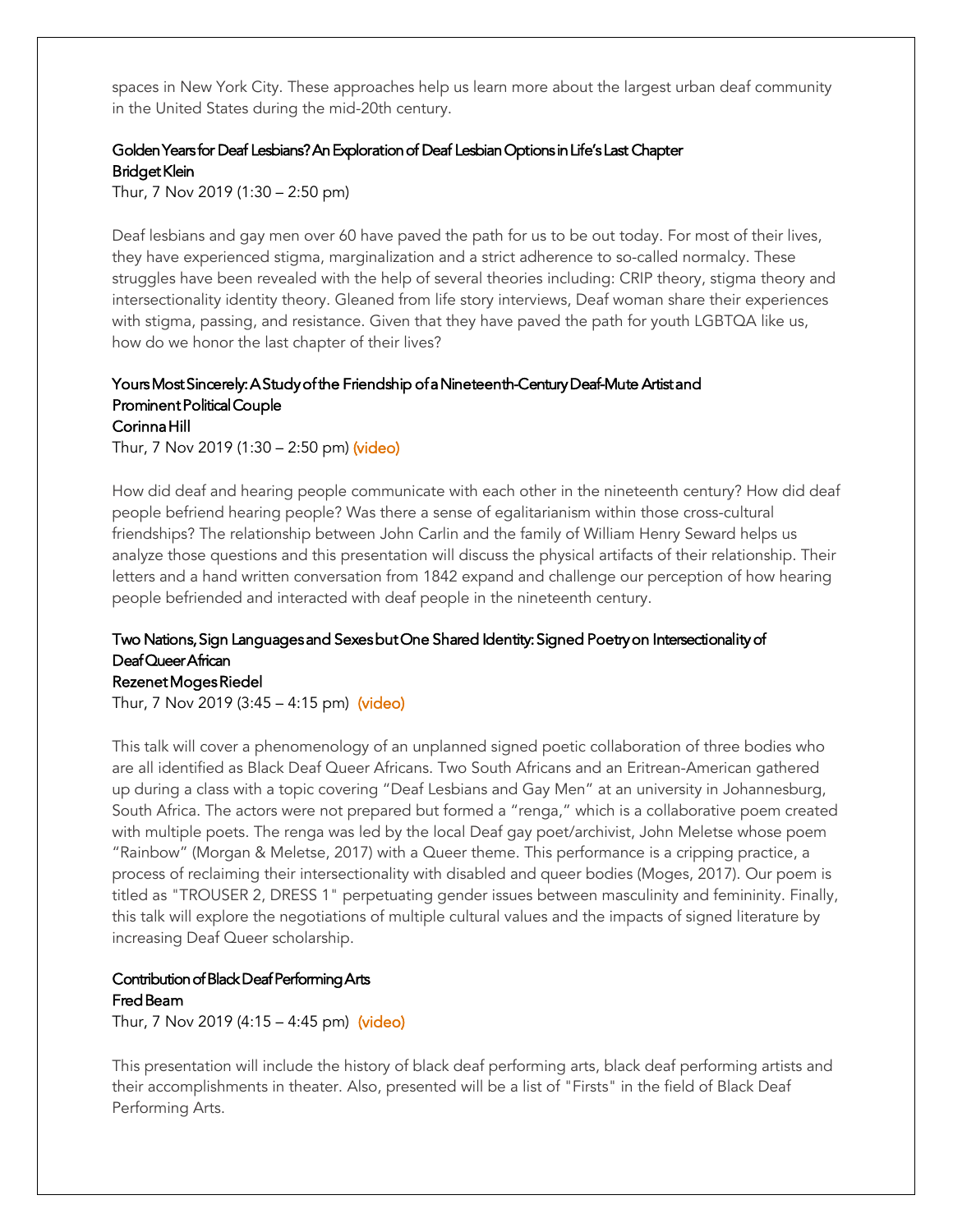The contributions of "Black Deaf" Performing Arts offers insights into the Deaf Community and African American Community. Historically, Deaf people have focused on the majority-- Deaf people who are non minority--while African Americans typically ignore Deaf people. Black Deaf Performing Artists look at themselves as not just deaf or black, but as whole people--"Black Deaf". Portrayals of Deaf African Americans are for all of us because issues of identity, culture, and language are related to the experiences of all individuals who have wondered who they are and to every group that have felt " invisible" in the eyes of our country.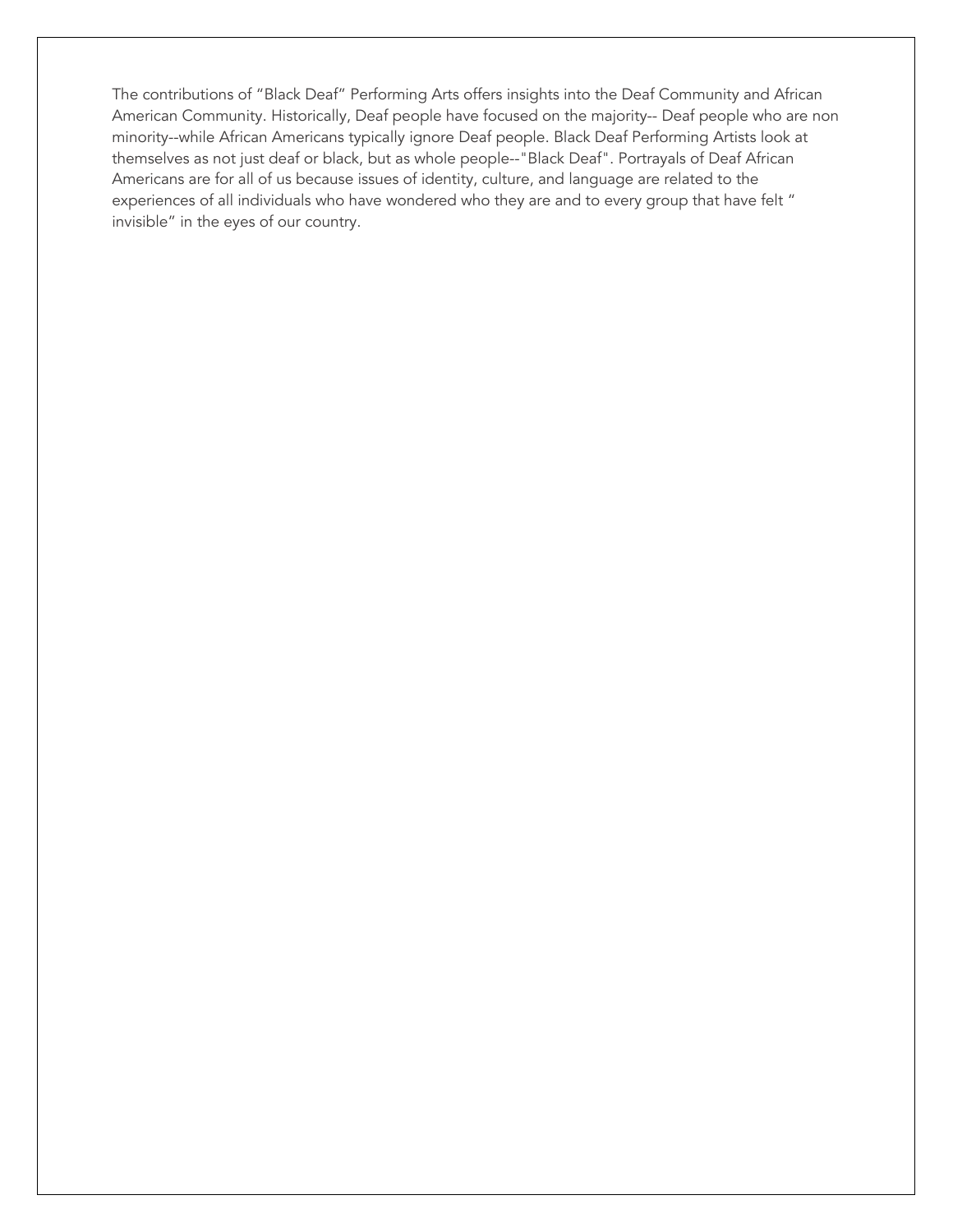#### Friday, November 8

#### "Do It For the Culture": A Critical Look Into The Evolving BlackDeaf Expressions in Written English Kristi Merriweather

Fri, 8 Nov 2019 (9:15 – 10:30 am) [\(video\)](https://www.youtube.com/embed/WJqkP_exmtI?start=0&%3Bcc_lang_pref=en&%3Bcc_load_policy=1)

This presentation will highlight certain synthesized cultural features in BlackDeaf word art/lit and their potential impact in the multifaceted Deaf World. "Do It for The Culture" is a relatively new tagline, proposing an external or internal challenge for us to "carry out a specific action for the benefit of our shared culture." For a long time, BlackDeaf voices have been largely silent in Deaf literature which also is mirrored in other creative mediums. This presentation will touch upon how semi-invisibility ties into both the lived and written narratives of BlackDeaf experiences and being. It will also explore both potential and actual inclusion of certain cultural features in BlackDeaf word art/literature.

#### De'VIA: Understanding the Themes and Motifs Nancy Rourke

Fri, 8 Nov 2019 (11:00 – 11:30 am) [\(video\)](https://www.youtube.com/embed/gAMt4t4dmqo?cc_lang_pref=en&%3Bcc_load_policy=1)

De'VIA artists create art in many forms which express what they see, think and feel—often resulting in an artwork communicating a collective consciousness—frequently occurring themes or motifs. These themes and motifs have been analyzed and utilized in De'VIA art challenges and in the development of a K-12 De'VIA curriculum for schools. In particular, teaching De'VIA motifs can promote identity explorations through art and can lead to the creation of new motifs. In addition, exhibiting De'VIA artworks can spark a critical analysis of themes and motifs which can awaken Deaf cultural resistance to oppression and affirmation of Deaf culture.

#### Highlighting Intersectional Deafnicity: From Theory, to Experience, to Literature Rachel Mazique

Fri, 8 Nov 2019 (11:30 – 12:00 pm) [\(video\)](https://www.youtube.com/embed/6vRxQGkE7eE?cc_lang_pref=en&%3Bcc_load_policy=1)

This talk seeks to highlight the multiple intersectional ethnic identifications that Deaf people of color may experience. Starting from the theorization of Deafnicity, I move to feature the significantly underresearched topic of intersectional experiences of Deaf people of color. I will discuss how the conceptualization of Deafnicity is not to erase or overpower Sign Language Peoples' (SLPs) multiple ethnic or racial identities for the sake of a unifying power among SLPs.

This analysis of the tensions between Deafnicity and intersectionality will move from the academic theorizations of the concepts to Moges' (2016) and my own personal experiences of "DEAF-SAME," or Deafnicity—even with our respective intersectional identities. This talk seeks, in the end, to tie theory and the experiences of several intersectional Deaf scholars who have written on the topic, to highlighting fiction and nonfiction stories and poems written by intersectional Deaf authors.

### TDG LOL: Teaching Deaf Culture through Humor Matt Daigle

Fri, 8 Nov 2019 (1:30 – 2:50 pm) [\(video\)](https://www.youtube.com/embed/OqCDedtEMqA?cc_lang_pref=en&cc_load_policy=1)

Visual art is one of the best story-telling tools in the classroom and what better way to tell a story but through cartoons? Cartoons are colorful, funny, and drive the point home. Matt Daigle, the co-creator of "That Deaf Guy" uses his own comic strip as a teaching tool with very successful results.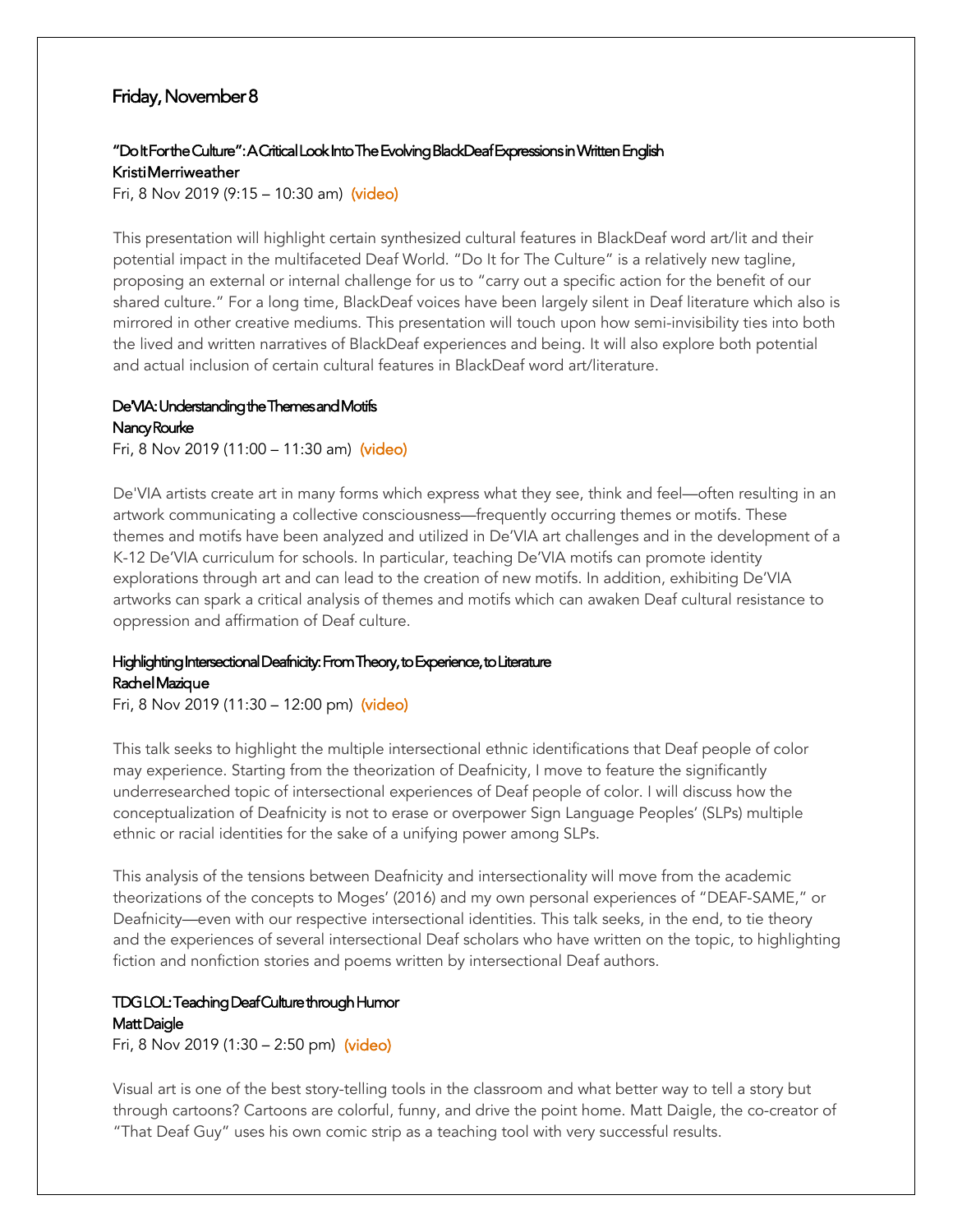Teaching Deaf culture to students can be very tricky. That is why Matt decided to show, rather than tell, students about Deaf culture. What better way than through a funny cartoon to explain to a hearing person that over-enunciating to deaf people doesn't really help them read lips? Humor can be used to teach hearing students that their values, norms, and priorities are not always shared by the Deaf community.. Matt will show how to use cartoons and visual storytelling to engage students and enhance ASL and Deaf culture studies.

## Justin Perez's Visual Vernacular Justin Perez

Fri, 8 Nov 2019 (1:30 – 2:50 pm)

Visual Vernacular (VV) is a diverse, expressive mode of communication using gesture for storytelling in American Sign Language (ASL). Visual Vernacular includes techniques such as: long shot, fast/slow motion, zoom, panoramic view, role shifting and many more. Justin Perez will provide examples and explain how these features enhance storytelling ability.

#### From Deaf Eyes: Photography As A Visual Storyteller Orkid Sassouni

Fri, 8 Nov 2019 (1:30 – 2:50 pm)

This presentation will showcase selected d/Deaf photographers who have created unique projects—from empty-looking room images to full naked body or figurine portraits--with works in black and white, color, and/or mixed media images. While photography is an everyday tool as a way to communicate with the world, many photographers look for subjects that have meaning from subtle to deep. Some of these topics focus on d/Deaf people and others with objects, like flowers, landscape, street life, etc. Some just to capture the moment. These photographers use photography as a visual tool to tell stories to the audience. Some photographers use this type of medium to represent their true identity as relevant to everyday life or situations.

#### Journey of ASL Literature and Deaf Art in Digital Media Ruthie Jordan

Fri, 8 Nov 2019 (1:30 – 2:50 pm) [\(video\)](https://www.youtube.com/embed/L1kK_Qkobt8?cc_lang_pref=en&cc_load_policy=1)

This presentation will demonstrate how Deaf artists are influenced by Sign Lit, Deaf Cinema, Deaf Theatre, and their language to express works creatively and artistically. Included will be a discussion of language in various art forms such as gender in arts and empowerment in arts. Additionally, I will explain how recognition of symbols/motifs in Deaf experiences and of the intersectionality in ASL Literature and Deaf arts can be applied in a Digital Media format.

## Making of an Epic in American Sign Language: Tapping into Martha's Vineyard to Shed New Light on Deaf Storytelling

Samuel J. Supalla and Andrew Byrne Fri, 8 Nov 2019 (3:45 – 4:15 pm)

This presentation will focus on "Martha's Vineyard," a one hour and ten minutes ASL epic created and performed by Dr. Samuel J. Supalla. Some of the challenges associated with the epic's creation will be discussed along with an elaboration on the essentials of an ASL epic and how it produces rich opportunities for literary criticism and learning in a classroom setting.

Drs. Byrne and Supalla will address the value of promoting intersectionality of different experiences for Deaf people assigners when it comes to Martha's Vineyard and the American mainland. Social issues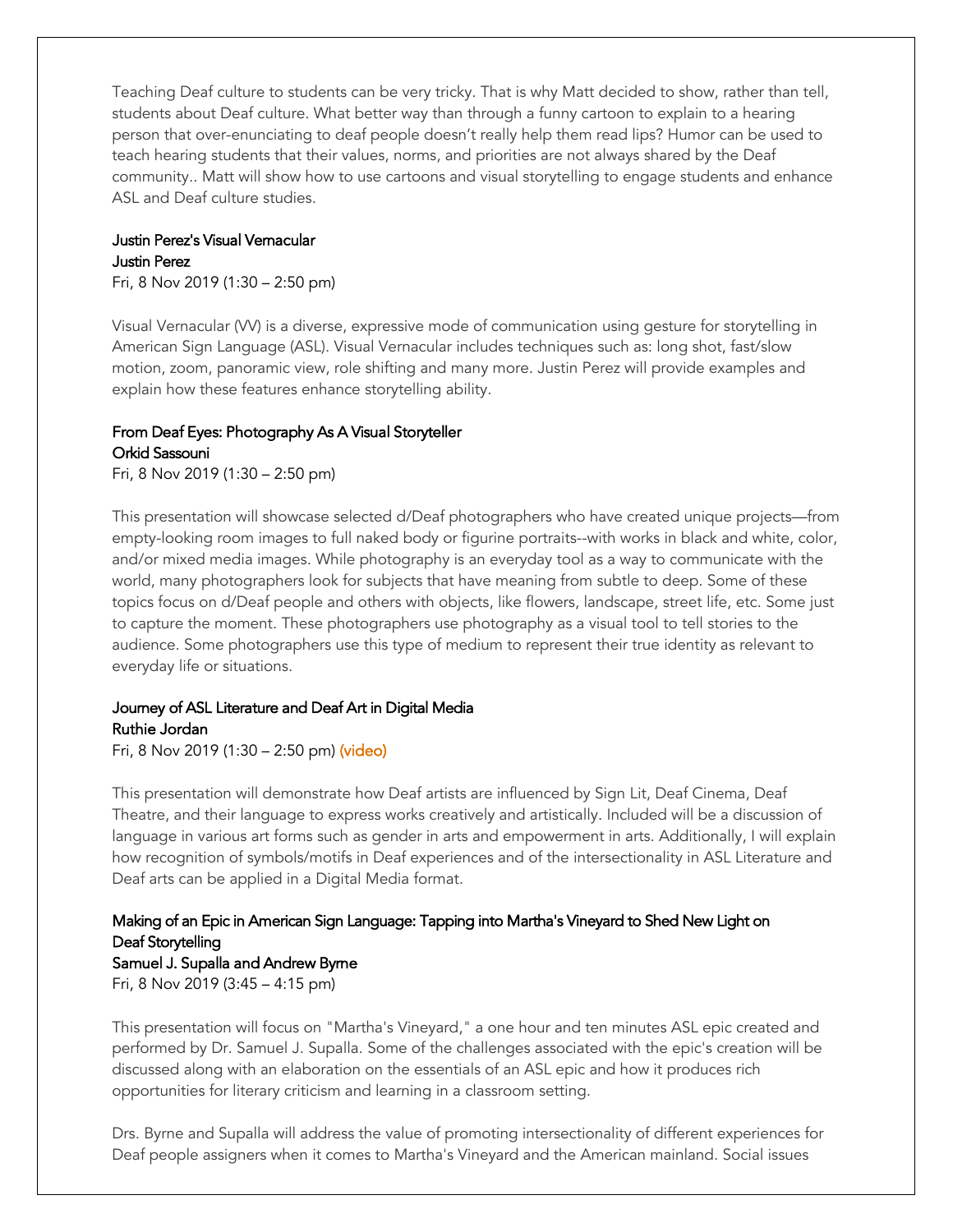associated with how to best combat audism affecting Deaf Americans and for many parts of the world will be addressed with possible solutions as inherent to the "Martha's Vineyard" epic. A short video clip will be shown confirming both the aesthetic and literary value of ASL and the story's content as historically and socially informative.

#### What are the ties between the film industry and us? David de Keyzer

Fri, 8 Nov 2019 (4:15 – 4:45 pm)

This is a presentation of my experiences through Cinema in which I have worked for some films. Through these experiences, I will introduce my personal observation of Cinema in relation to our community.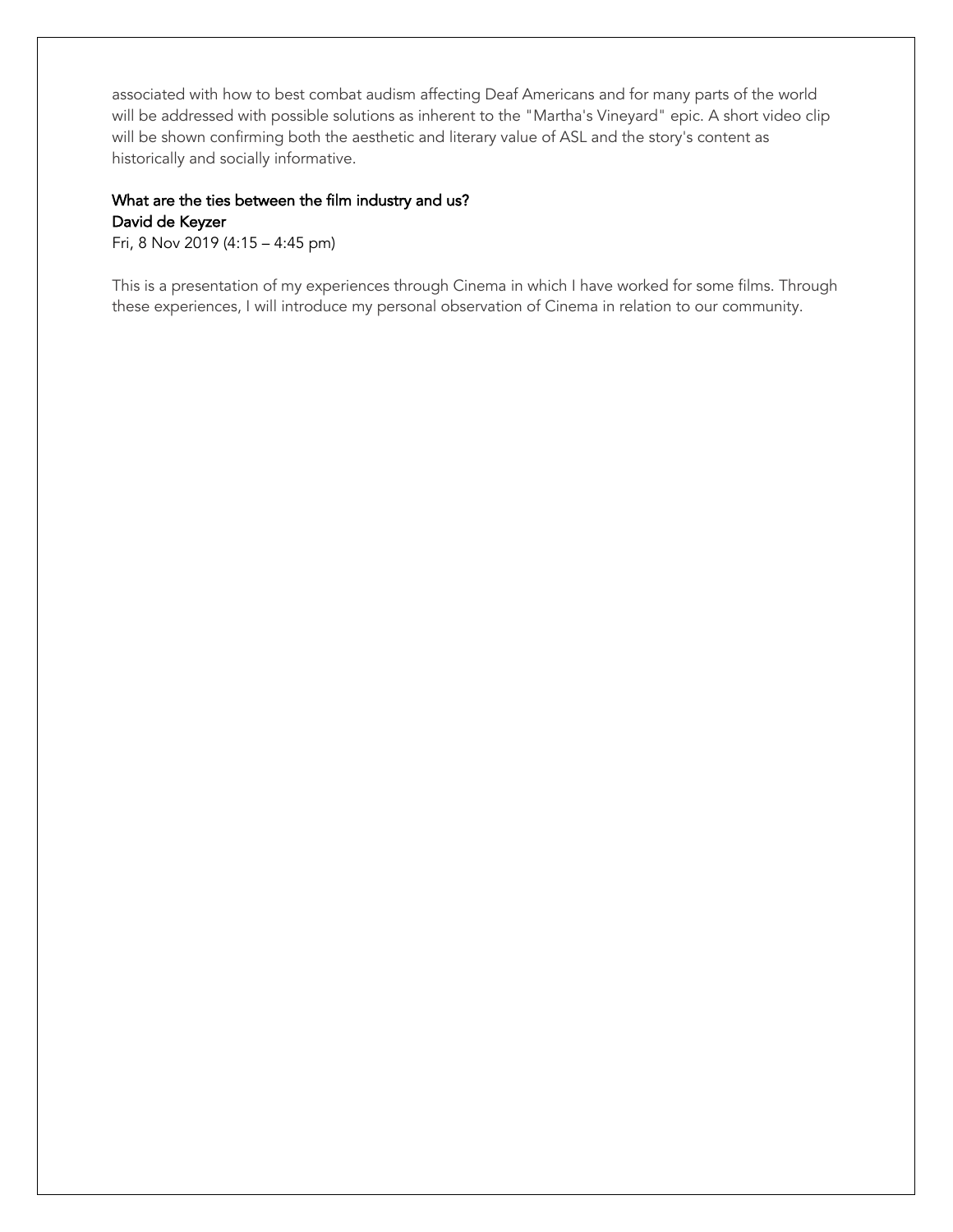#### Saturday, November 9

#### Anthology of Poetics in Brazilian Sign Language

Fernanda de Araugo Machado

Sat, 9 Nov 2019 (9:15 – 10:30 am) [\(video\)](https://www.youtube.com/embed/k_28KVh6Mq4?start=0&%3Bcc_lang_pref=en&%3Bcc_load_policy=1)

Fernanda de Araújo Machado's presentation focuses on her doctoral thesis project which is the creation and analysis of an anthology of poetry in Brazilian Sign Language (Libras). Following a careful and thorough investigation and collection process, the Anthology features beautiful poetic productions of various styles produced by Deaf authors highly proficient in sign language. Their poems are analyzed in terms of characteristics, stylistics, profiles, senses, contents, influences, themes, and patterns. Additionally, attention is paid to the context of publication and the poetic elements including: rhythm, rhyme, repetition, verse, symmetry, neologism, replacement of lexical sign, and use of differentiated language. Deaf authors further share reflections about their works. This Anthology records poetic productions in Libras preserved in video similar to records of poetic productions in written language.

## Political Artivism through Deaf Lenses Amy Cohen Efron

Sat, 9 Nov 2019 (11:00 – 11:30 am) [\(video\)](https://www.youtube.com/embed/1Znf9FOz8fU?cc_lang_pref=en&%3Bcc_load_policy=1)

This presentation will emphasize the importance of bringing art with Deaf experience and lenses to the political arena. It will include an introduction to artivism and its history, purposes and intentions of combining art and activism for social change. Historical examples will show how Deaf people used their De'VIA artwork for systematic change and challenging the system which oppresses Deaf people. Further, I will explore a new way of presenting more specific Political/Deaf-centric artwork to make a larger social change and influence perspectives.

My art is about my Deaf experience and is a constant search for the best way to interpret the absurdity, resistance, and celebration I experience everyday. I try addressing controversial themes and raising thought-provoking questions through art. I believe advertising imagery, with hidden messages, bold colors, strong lines, and symbolism, serve as significant influences in my art. It is my goal for creating art as an agent for social change.

#### The Rise of Aesthetics and Intersectionality in Signed Language Performance Arts: Poetry and Music in Valli's "Dandelion" Jody Cripps

Sat, 9 Nov 2019 (11:30 – 12:00 pm)

The historical and largely underappreciated evidence on how Deaf people have generated songs entirely in ASL suggests a re-evaluation regarding the concept of music. In this presentation, Dr. Cripps will review the historical context of music concerning Deaf people and move on to the concept of signed music and its influence on Valli's poetic work "Dandelion". The principles of aesthetics along with an understanding of the categories of aesthetics will be identified for all literary works under study. The audience will be introduced to culturally authentic musical material as created by a rapidly growing group of Deaf musicians. This will serve as a preparation for understanding how music interacts with poetry in Valli's "Dandelion". Dr. Cripps will emphasize the fundamental elements of aesthetics, poetry, and music in analyzing "Dandelion". In the end, it is expected that the audience will both understand and appreciate the ongoing evolution of signed language performance arts.